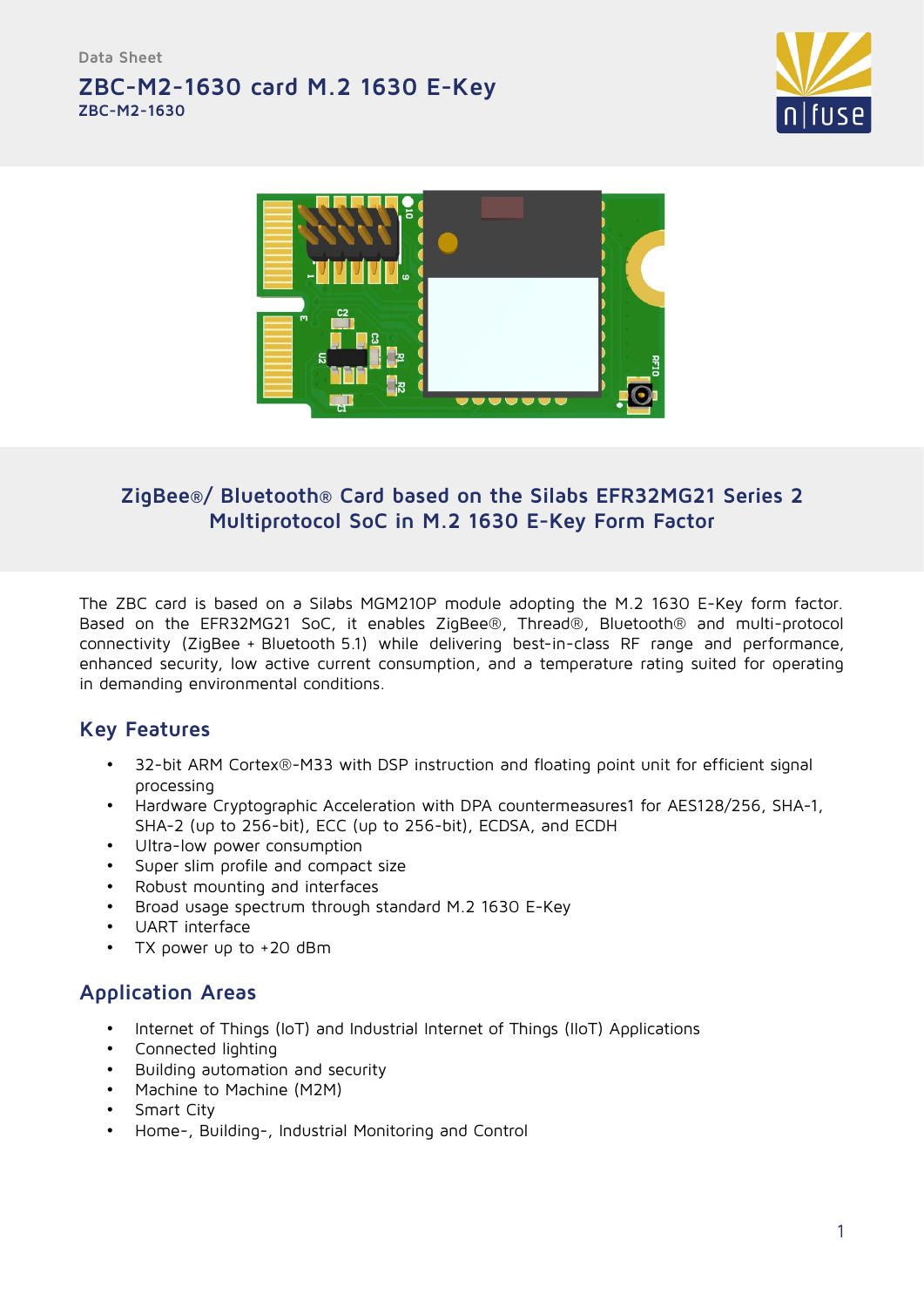| Category                | Feature                                       | Description                                                                                                                                                                                                                                                                                                                                                               |
|-------------------------|-----------------------------------------------|---------------------------------------------------------------------------------------------------------------------------------------------------------------------------------------------------------------------------------------------------------------------------------------------------------------------------------------------------------------------------|
| General Radio           | Multi-protocol<br>(ZigBee +<br>Bluetooth 5.1) | EFR32MG21 SoC, 2.4 GHz radio                                                                                                                                                                                                                                                                                                                                              |
|                         | Wireless System-on-<br>Chip                   | 32-bit ARM Cortex®-M33 with DSP instruction and<br>floating point unit for efficient signal processing<br>1024 kB flash program memory<br>96 kB RAM data memory<br>Embedded Trace Macrocell (ETM) for advanced<br>debugging                                                                                                                                               |
|                         | Security                                      | Secure Boot with Root of Trust and Secure Loader<br>(RTSL)<br>Hardware Cryptographic Acceleration with DPA<br>countermeasures1 for AES128/256, SHA-1, SHA-2<br>(up to 256-bit), ECC (up to 256-bit), ECDSA, and<br><b>ECDH</b><br>True Random Number Generator (TRNG) compliant<br>with NIST SP800-90 and AIS-31<br>ARM® TrustZone®<br>Secure Debug Interface lock/unlock |
| Connectors              | Connector Type                                | M.2 1630 E-Key                                                                                                                                                                                                                                                                                                                                                            |
|                         | External Antenna                              | MHF4 connector with 50 $\Omega$ impedance                                                                                                                                                                                                                                                                                                                                 |
| Host Interface          |                                               | <b>UART</b>                                                                                                                                                                                                                                                                                                                                                               |
| Power                   | Input Voltage                                 | 1.71 to 3.8 V                                                                                                                                                                                                                                                                                                                                                             |
|                         | Consumption                                   | 9.4 mA RX current at 250 kbps O-QPSK DSSS<br>9.3 mA RX current at 1 Mbps GFSK<br>34.1 mA TX current at 10 dBm (MGM210Px22)<br>50.9 µA/MHz in Active Mode (EMO)<br>5.1 µA EM2 DeepSleep current (RTCC running from<br>LFXO, Bluetooth Stack not running)<br>8.5 µA EM2 DeepSleep current (RTCC running from<br>LFXO, Bluetooth Stack running)                              |
| <b>RF</b>               | Frequency Range                               | 2.4 GHz                                                                                                                                                                                                                                                                                                                                                                   |
|                         | Sensitivity                                   | 03.9 dBm sensitivity (1% PER) at 250 kbps O-<br><b>OPSK DSSS</b><br>-104.5 dBm sensitivity (0.1% BER) at 125 kbps<br><b>GFSK</b><br>-100.1 dBm sensitivity (0.1% BER) at 500 kbps<br><b>GFSK</b><br>-97.0 dBm sensitivity (0.1% BER) at 1 Mbps GFSK<br>-94.1 dBm sensitivity (0.1% BER) at 2 Mbps GFSK                                                                    |
|                         | Max. TX Power                                 | Up to $+20$ dBm                                                                                                                                                                                                                                                                                                                                                           |
| Antenna                 | Built-in and external                         | By default the internal chip antenna is enabled, the<br>external antenna requires a special firmware<br>variant.                                                                                                                                                                                                                                                          |
| Operating<br>Conditions | Temperature<br>(operating)                    | -40 to +125 $^{\circ}$ C                                                                                                                                                                                                                                                                                                                                                  |

# **Specifications**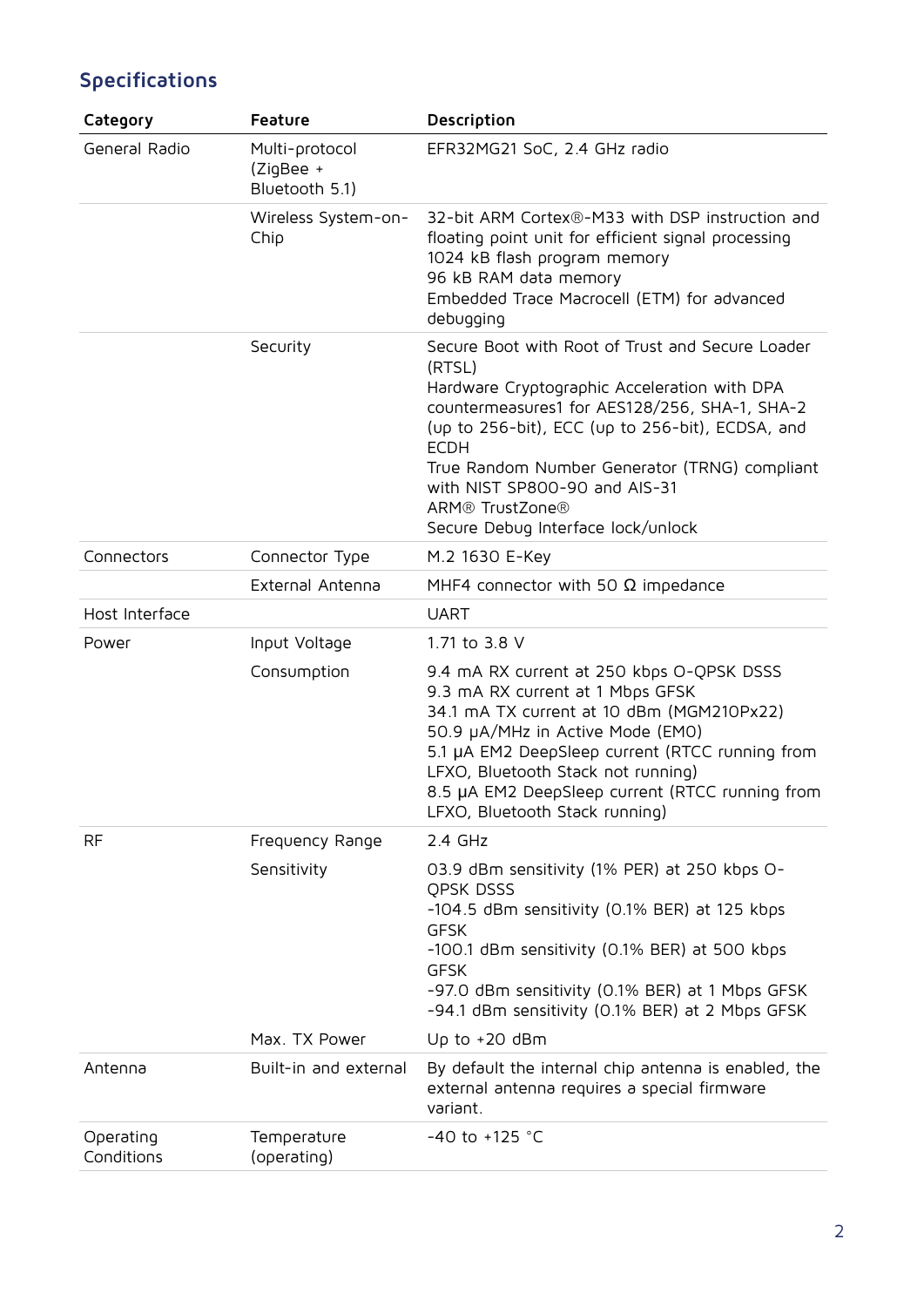| Category            | Feature          | Description                                                |
|---------------------|------------------|------------------------------------------------------------|
|                     | Humidity         | 10% ~ 90% RH Non-condensing                                |
| Physical Properties | Dimensions WxHxD | $30 \times 16.5 \times 3.2$ mm                             |
|                     | Weight           | 4 g                                                        |
| Regulatory          | Certifications   | Pending:<br>CE                                             |
|                     | Materials        | RoHS, REACH                                                |
| Warranty            |                  | 12 months for B2B customers<br>24 months for B2C customers |

## **Block Diagram**

The ZigBee card is a highly-integrated, high-performance system with all the hardware components needed to enable 2.4 GHz wireless connectivity and support robust networking capabilities via multiple protocols.



## **Interfaces**

#### M.2 1630 Connector

The card is compliant with the M.2 1630 E-key specification and can thus be used in any compatible host system. Some reserved pins are used and others re-purposed as shown in the following table.

| Pin # | Symbol | Type  | Description |
|-------|--------|-------|-------------|
|       | GND    | power |             |
| ∽     | VCC    | power |             |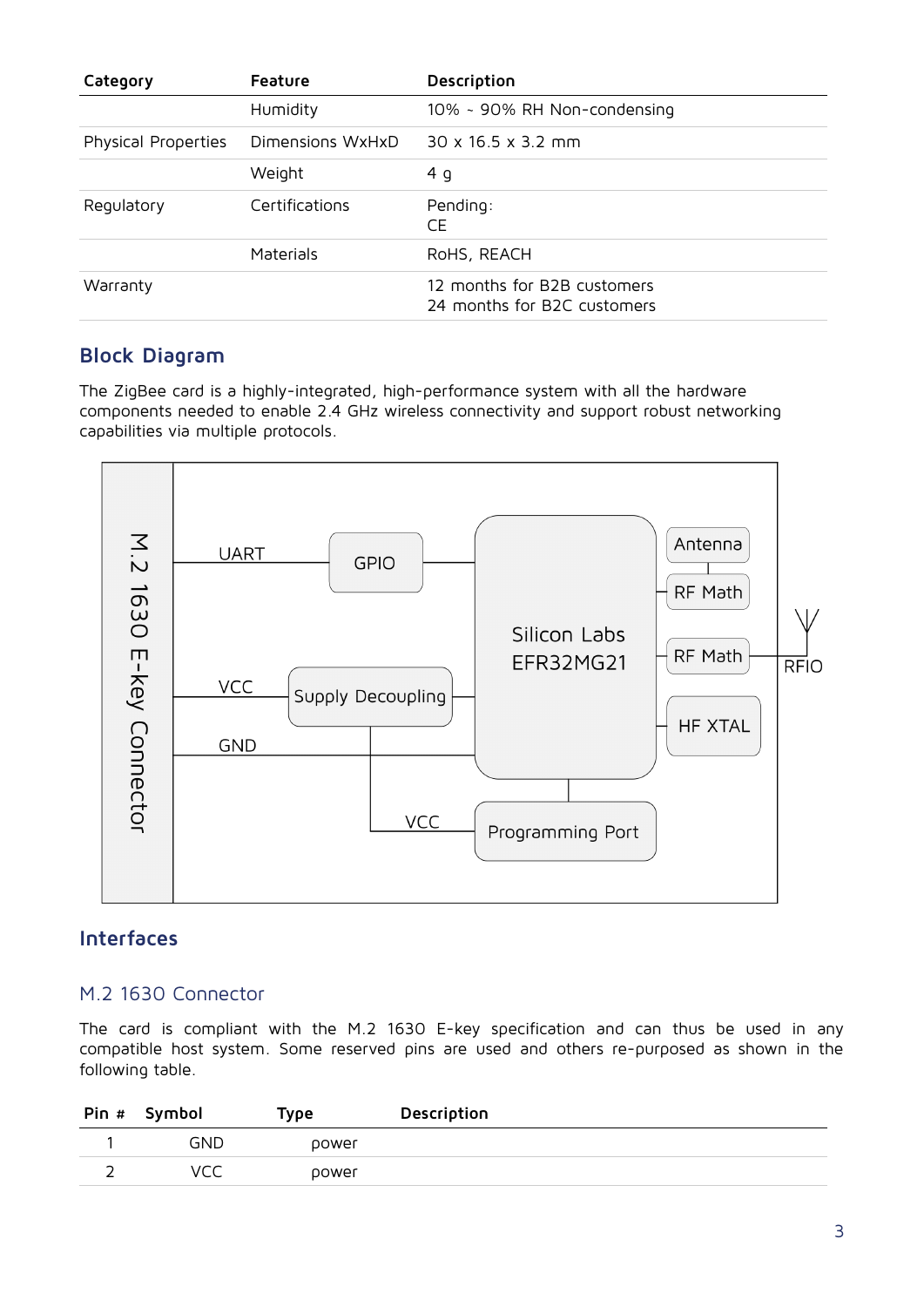| Pin #                     | Symbol     | <b>Type</b>                  | Description               |
|---------------------------|------------|------------------------------|---------------------------|
| $\ensuremath{\mathsf{3}}$ | $\sf NC$   | $\qquad \qquad -$            |                           |
| $\overline{4}$            | VCC        | power                        |                           |
| $\mathsf S$               | $NC$       | $\qquad \qquad -$            |                           |
| 6                         | NC         |                              |                           |
| $\overline{7}$            | <b>GND</b> | power                        |                           |
| 8                         | NC         | $\overline{\phantom{0}}$     |                           |
| $\mathsf 9$               | NC         | $\qquad \qquad \blacksquare$ |                           |
| 10                        | NC         | -                            |                           |
| 11                        | NC         |                              |                           |
| 12                        | NC         |                              |                           |
| 13                        | $NC$       |                              |                           |
| 14                        | $NC$       |                              |                           |
| 15                        | $NC$       |                              |                           |
| 16                        | $NC$       | $\qquad \qquad \blacksquare$ |                           |
| 17                        | NC         | $\overline{\phantom{0}}$     |                           |
| 18                        | <b>GND</b> | power                        |                           |
| 19                        | $NC$       | $\overline{\phantom{a}}$     |                           |
| 20                        | $NC$       |                              |                           |
| 21                        | NC         | -                            |                           |
| 22                        | TX         | output                       | Main UART transmit        |
| 23                        | $NC$       | $\overline{\phantom{a}}$     |                           |
| 32                        | ${\sf RX}$ | input                        | Main UART receive         |
| 33                        | <b>GND</b> | power                        |                           |
| 34                        | <b>RTS</b> | input                        | Main UART request to send |
| 35                        | $\sf NC$   |                              |                           |
| 36                        | <b>CTS</b> | output                       | Main UART clear to send   |
| 37                        | $NC$       | $\overline{\phantom{0}}$     |                           |
| 38                        | $\sf NC$   |                              |                           |
| 39                        | <b>GND</b> | power                        |                           |
| 40                        | $NC$       | $\overline{\phantom{0}}$     |                           |
| 41                        | $NC$       |                              |                           |
| 42                        | $NC$       | -                            |                           |
| 43                        | $NC$       |                              |                           |
| 44                        | ${\sf NC}$ |                              |                           |
| 45                        | GND        | power                        |                           |
| 46                        | $NC$       |                              |                           |
| 47                        | $NC$       |                              |                           |
| 48                        | ${\sf NC}$ |                              |                           |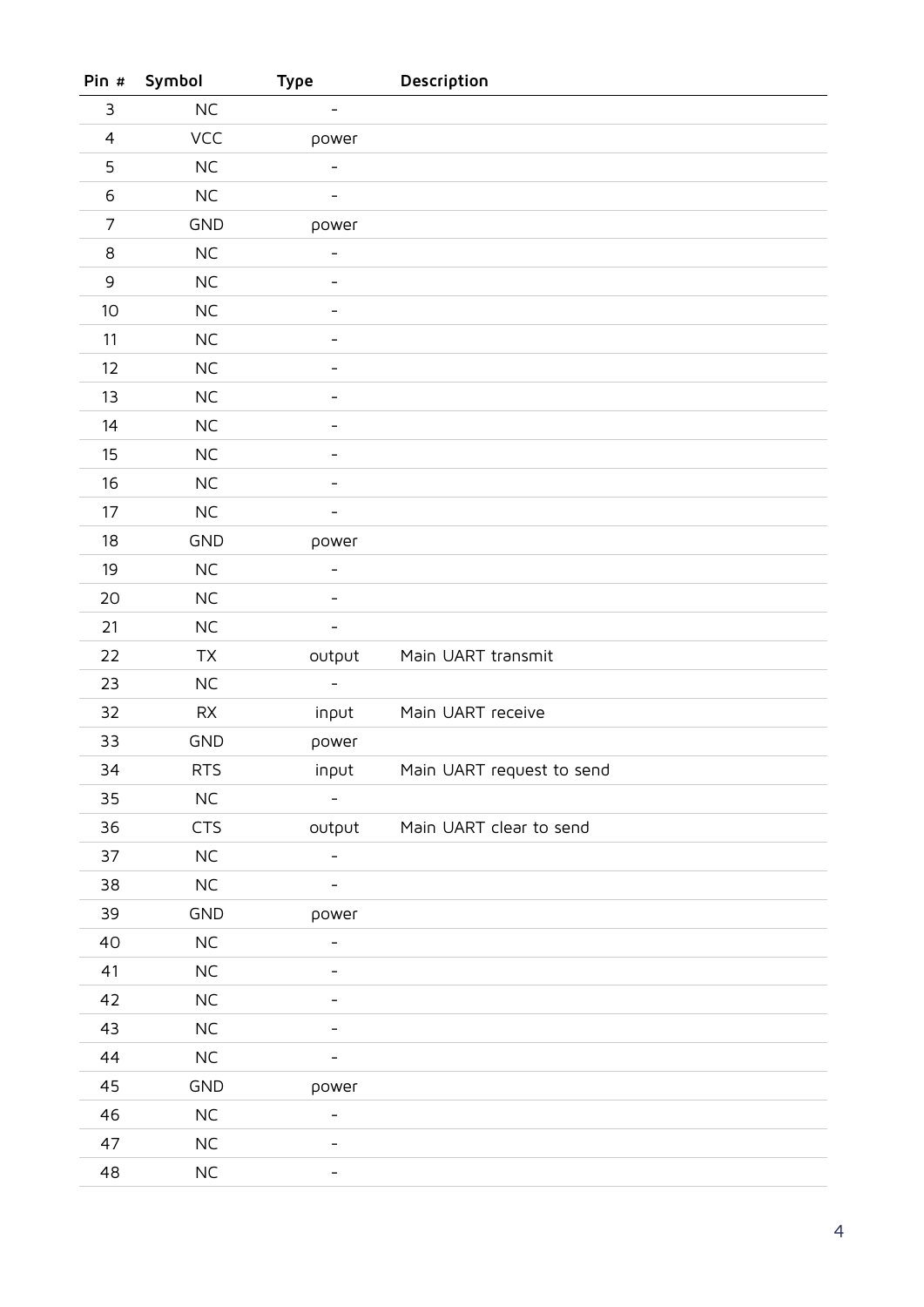| Pin # | Symbol       | <b>Type</b>              | Description |
|-------|--------------|--------------------------|-------------|
| 49    | <b>NC</b>    | -                        |             |
| 50    | <b>NC</b>    | $\overline{\phantom{a}}$ |             |
| 51    | <b>GND</b>   | power                    |             |
| 52    | <b>RESET</b> |                          |             |
| 53    | <b>NC</b>    | $\overline{\phantom{0}}$ |             |
| 54    | <b>NC</b>    | $\overline{\phantom{0}}$ |             |
| 55    | <b>NC</b>    | $\overline{\phantom{a}}$ |             |
| 56    | <b>NC</b>    | -                        |             |
| 57    | <b>GND</b>   | power                    |             |

NC = Not Connected VCC = 1.71 to 3.8 V=Power Supply GND = Ground

#### RF IO Port

The RF IO port is a W.FL type connector for the connection to the antenna. Usually a 'pigtail' cable with a W.FL to SMA or N-Type connector is used for this.

Built around the EFR32MG21 Wireless Gecko SoC, the card includes, both, a built-in antenna and a 50 Ω-matched RF port for an external antenna.

## **Product Family Portfolio**

| <b>Part Number</b> | Description                                                            | Availability |
|--------------------|------------------------------------------------------------------------|--------------|
| zbc-m2-1630        | ZigBee card an based on the EFR32MG21 SoC,<br>design in M.2 1630 E-Key | available    |

### **Ordering Information**

All n-fuse products can be ordered directly through the n-fuse website. You can also contact a sales representative via devices-sales@n-fuse.co for volume ordering.